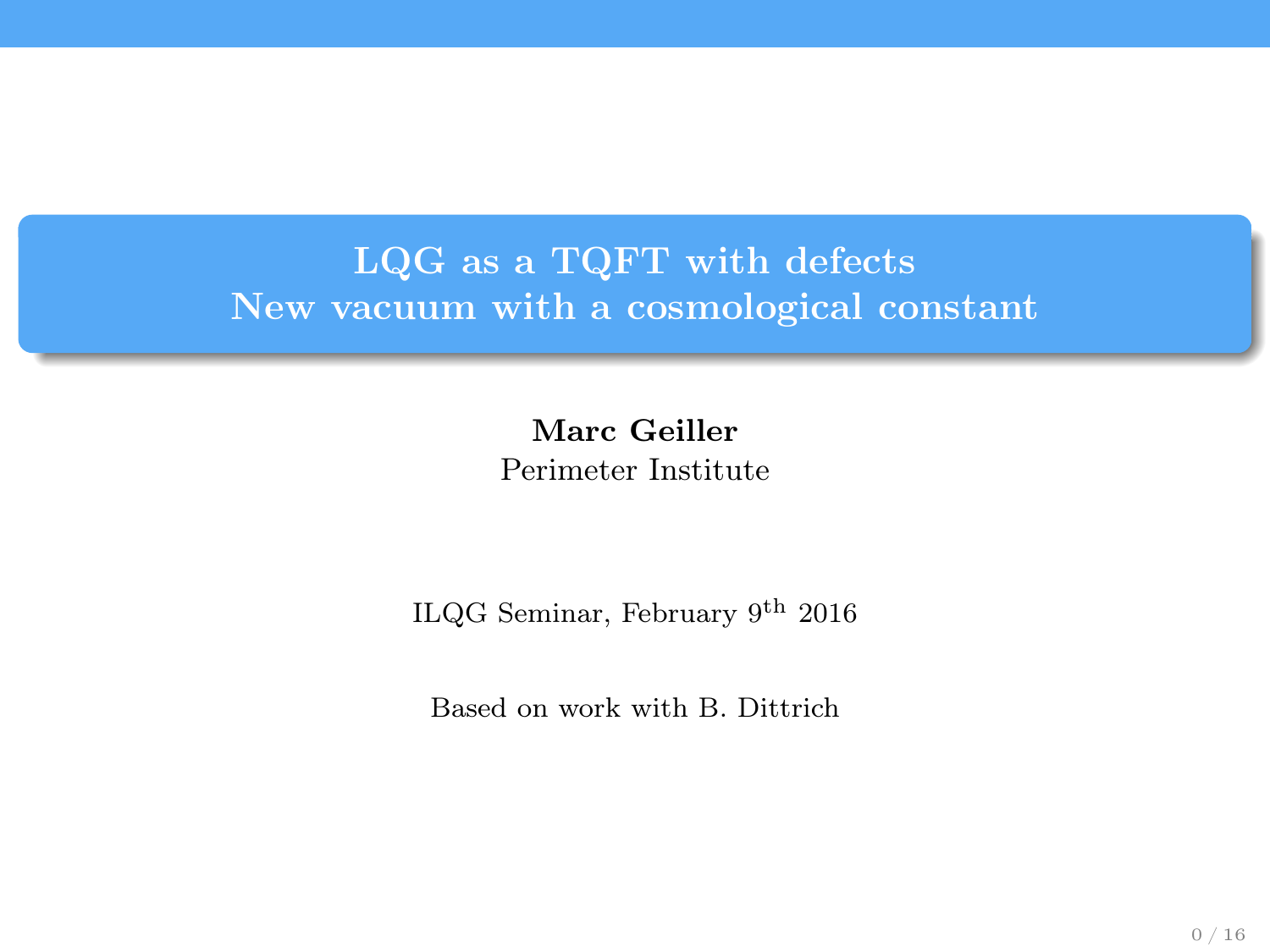### Motivations

- $\star$  There are now different vacua (inequivalent quantum representations) for canonical LQG, spin foams, and group field theory (Ashtekar, Isham, Lewandowski; Koslowski, Sahlmann; Dittrich, MG)
- $*$  How many vacua are there, how are they related, and what can they be used for?

#### Results

- $\star$  We extend the construction of the flat curvature BF vacuum to the case of  $(2 + 1)$  Euclidean dimensions for  $\Lambda > 0$  (in a sense the most peculiar case)
- $\star$  The conjectured underlying mathematical structure is that

vacuum + excitations =  $TQFT$  + defects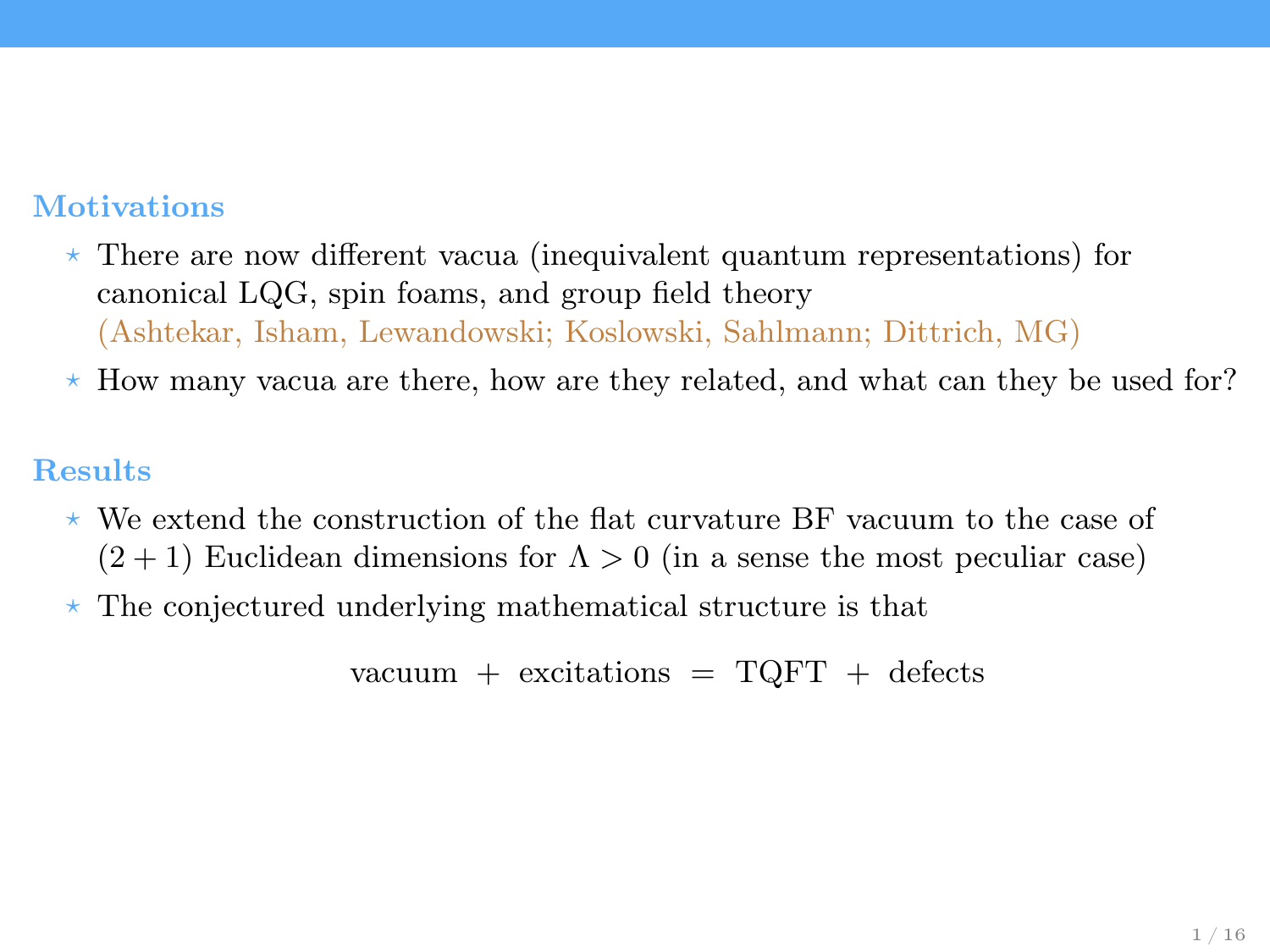1. [LQG as a TQFT with defects](#page-3-0)

2. [Contrasting the AL and BF representations](#page-6-0)

3. [Constant curvature vacuum](#page-9-0)

4. [Conclusion and perspectives](#page-19-0)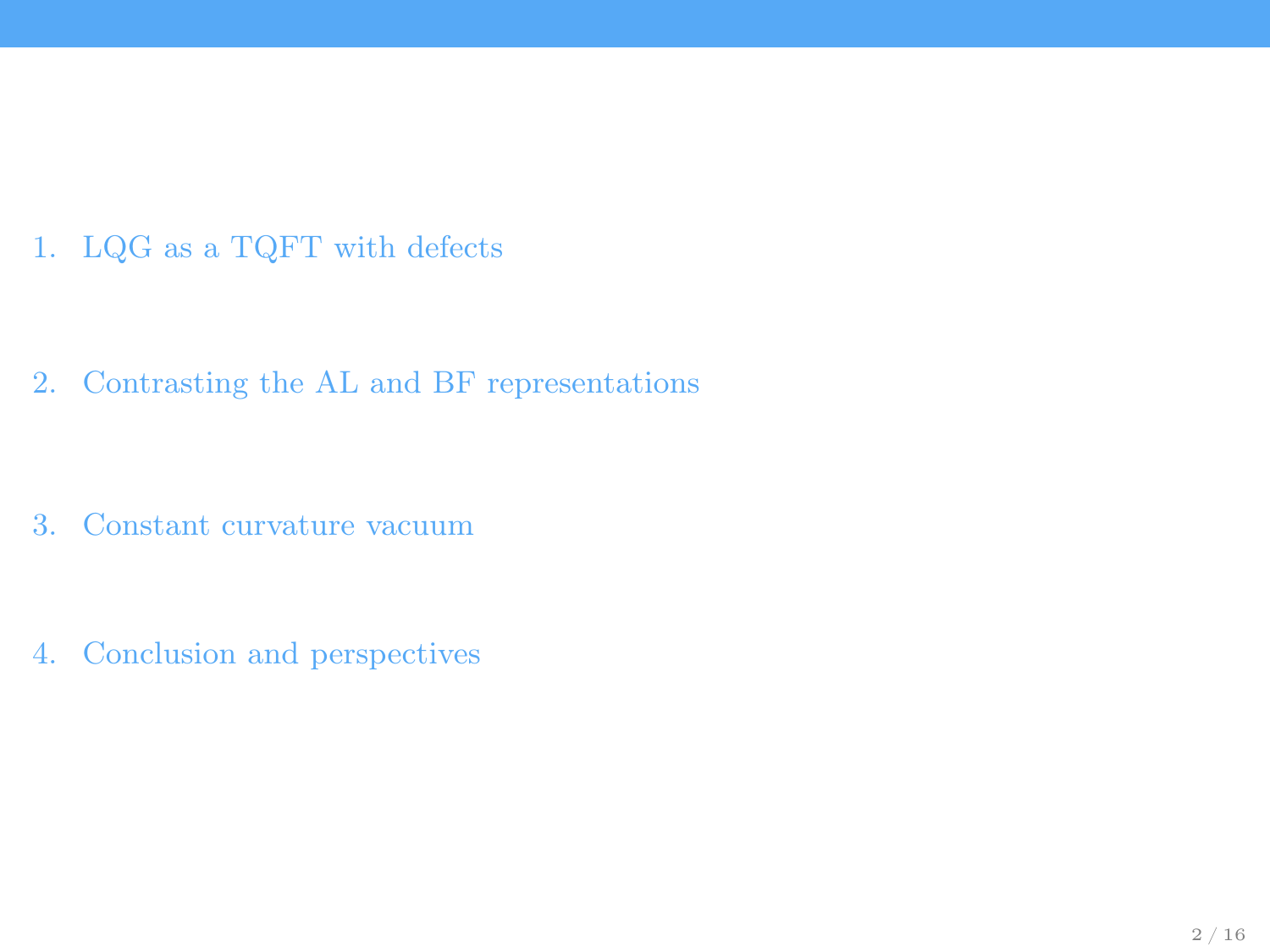# <span id="page-3-0"></span>1. [LQG as a TQFT with defects](#page-3-0)

- 
-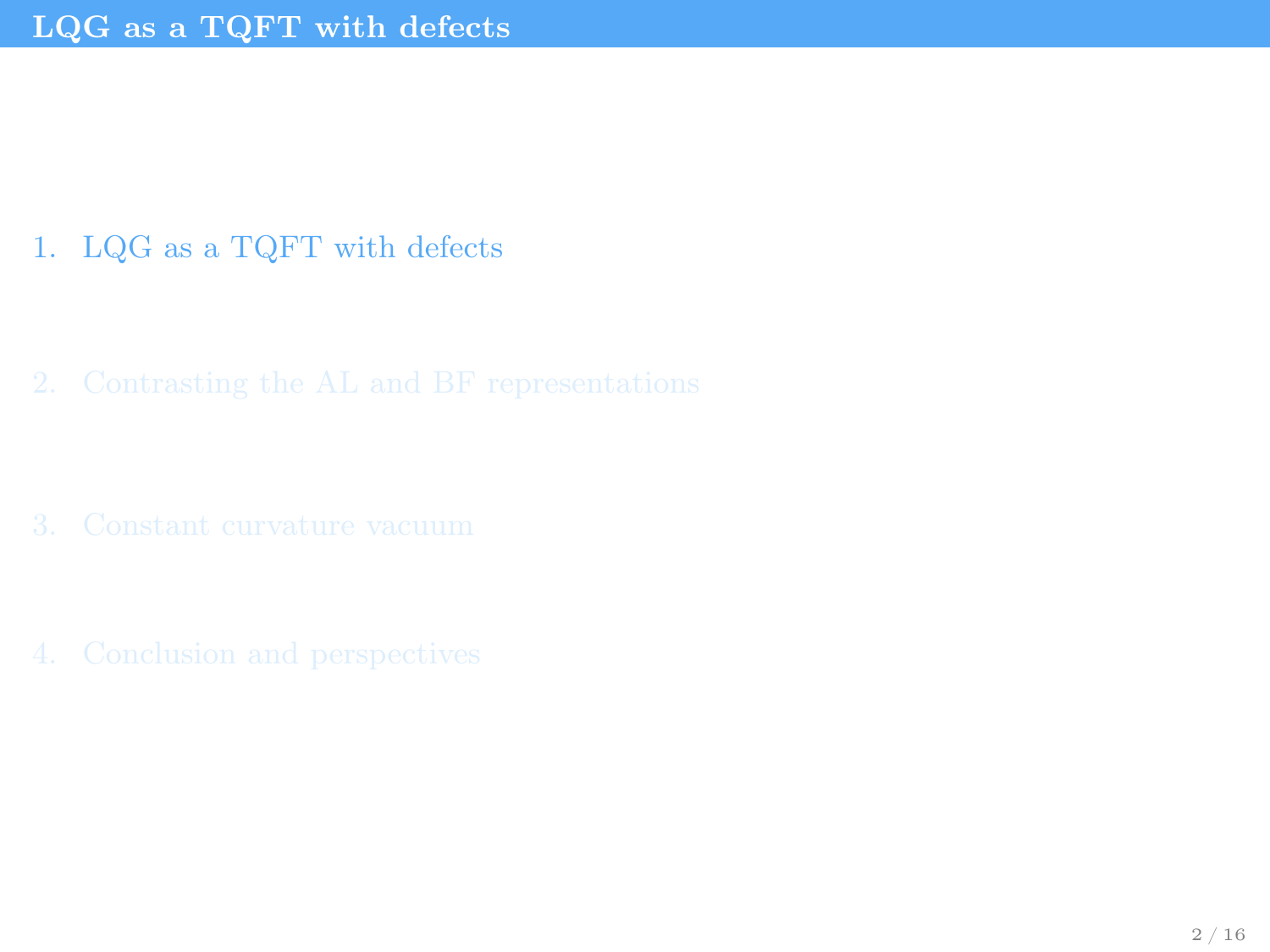#### <span id="page-4-0"></span>[LQG as a TQFT with defects](#page-4-0)

## Kinematical results

 $\star$  Boundary gravitational degrees of freedom: holonomies and fluxes encoding extrinsic and intrinsic spatial geometry

$$
l(0) \longrightarrow l(1)
$$
\n
$$
h_l(A) \in \text{SU}(2)
$$
\n
$$
X_S^i(A, E) = \int_S h_{(0 \to x)} E^i(x) h_{(0 \to x)}^{-1}
$$
\n
$$
l(0) \longrightarrow l(1)
$$
\n
$$
S
$$

- $\star$  Diffeomorphism-invariant Hilbert spaces supporting the holonomy-flux algebra
- ? Derivation of quantum geometry (Ashtekar, Lewandowski; Rovelli, Smolin)
- $\star$  Vacuum tell us how to refine states and construct a kinematical continuum limit

## Dynamical questions

- ? How does a smooth diffeomorphism-invariant space-time emerge?
- $\star$  What is the phase diagram of our "discrete" gravity models?
- $\star$  What is a vacuum state?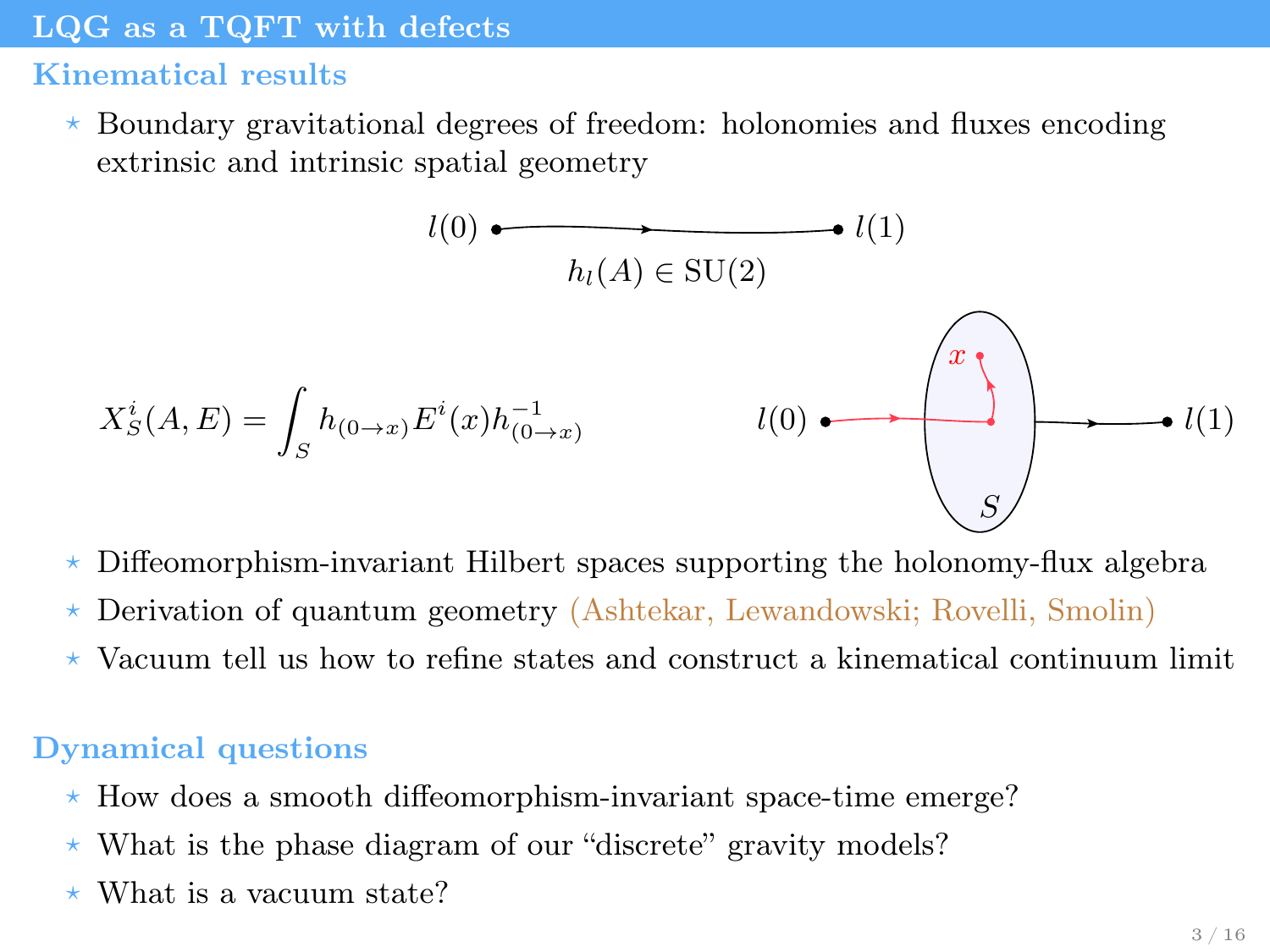## <span id="page-5-0"></span>Is LQG discrete or continuous?

- $\star$  Both, since we work on graphs or triangulations, but states live in  $\mathcal{H}_{\infty}$
- $\star$  Field theory with arbitrary finite # of degrees of freedom = TQFT with defects

Classical kinematics as a TQFT with defects (Bianchi; Freidel, Ziprick, MG)

- \* LQG phase space on a graph is  $\mathcal{P}_{\Gamma} = \underset{\text{links}}{\times} (T^* \text{SU}(2))$
- $\star$  Same as that of gravity with almost-everywhere gauge-invariant flat connections

$$
\mathcal{P}_{\Gamma} \simeq T^* \mathcal{A} \mathbin{\#} \bigl(\mathcal{F} \ltimes \mathcal{G}\bigr)_{\Gamma}
$$

## Which TQFT and which defects?

- $\star$  In the AL representation,  $E = 0$  and defects generate geometry
- $\star$  In the BF representation,  $F(A) = 0$  and defects generate curvature
- $\star$  Classically, these geometries are gauge choices in the reconstruction

$$
\mathcal{P}_{\Gamma} \ni (h_l, X_S) \mapsto (A(x), E(x)) \in T^* \mathcal{A}
$$

 $\star$  In the quantum theory, these vacua lead to inequivalent representations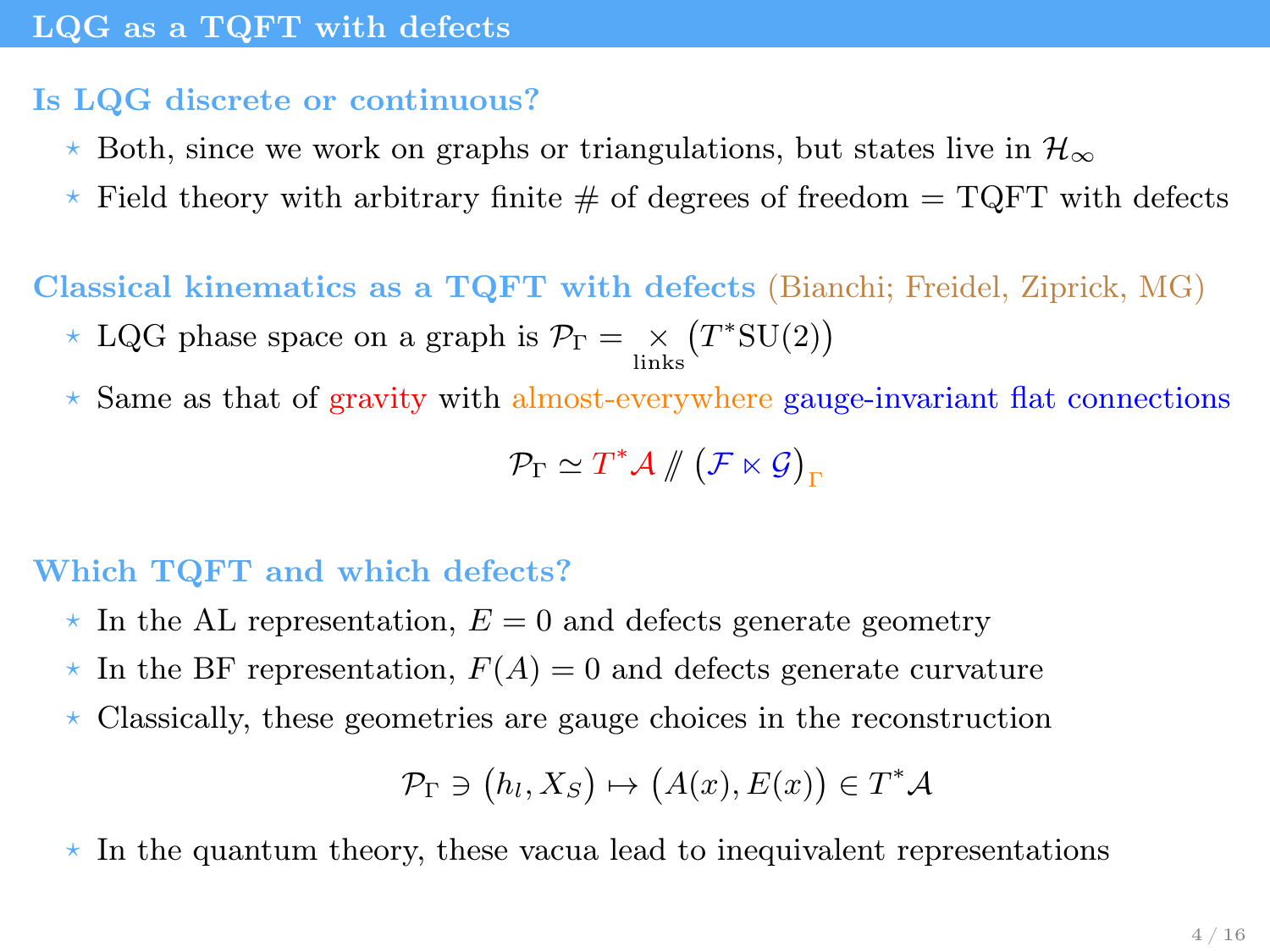<span id="page-6-0"></span>2. [Contrasting the AL and BF representations](#page-6-0)

- 
-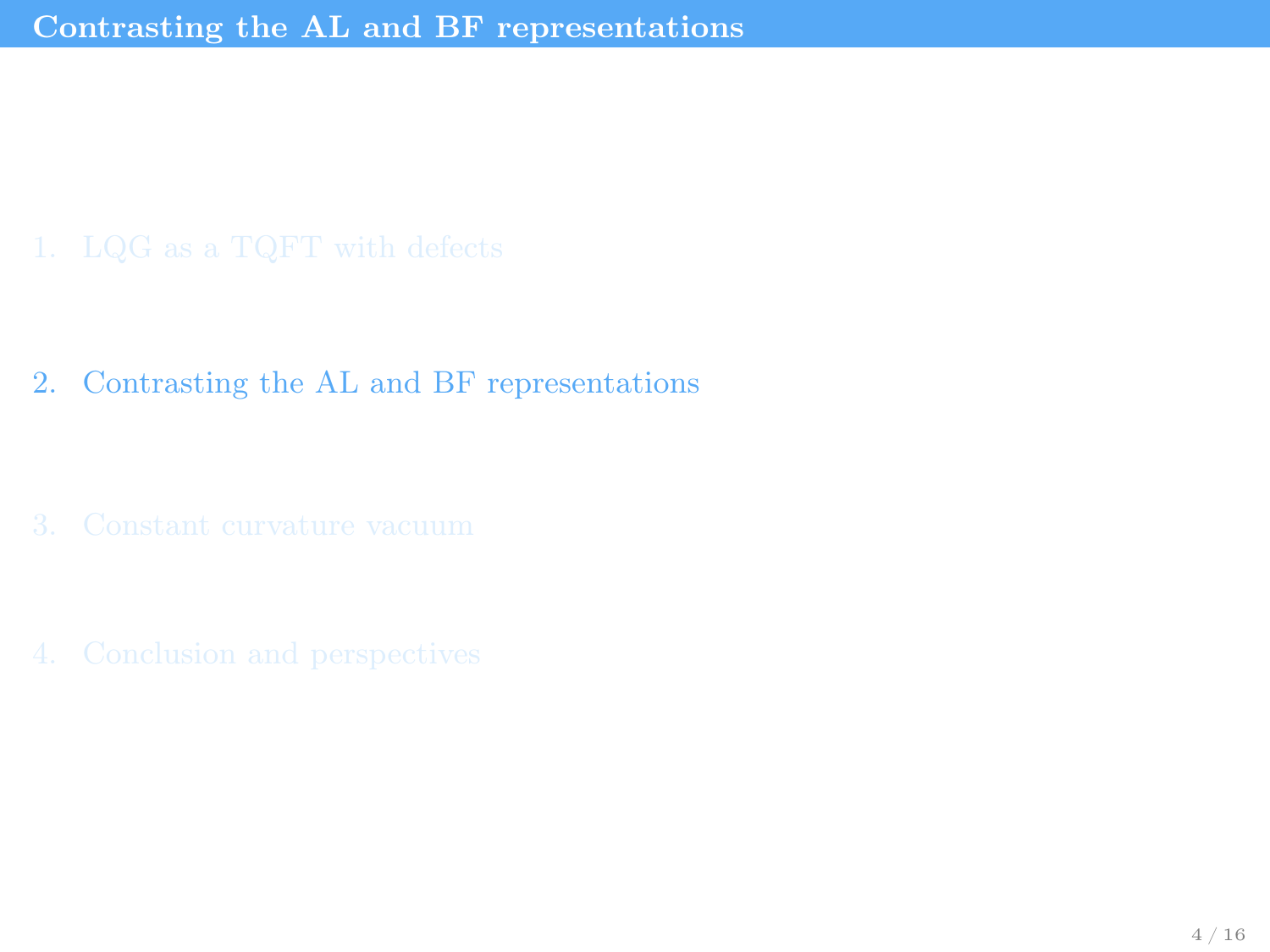<span id="page-7-0"></span>

|                          | AL.                                          | BF                                                                        |
|--------------------------|----------------------------------------------|---------------------------------------------------------------------------|
| background TQFT          | $E=0$                                        | $F(A)=0$                                                                  |
| vacuum state             | $ \emptyset\rangle$ = nothing                | $ \emptyset\rangle = \prod_{\text{cycles}} \delta(g_c, 1)$                |
|                          | holonomies                                   | exponentiated fluxes                                                      |
| excitations              | $h_l \triangleright  \emptyset\rangle = h_l$ | $R_i^h \triangleright  \emptyset\rangle = \ldots \delta(q_i h, 1) \ldots$ |
|                          | dual graphs                                  | $(d-1)$ -simplices                                                        |
| defects                  | dual graphs                                  | $(d-2)$ -simplices                                                        |
| refinement               | $i=0$                                        | flatness                                                                  |
| measure                  | Haar                                         | discrete                                                                  |
| kin. $C^{\infty}$ limit. | √                                            | √                                                                         |
| generalization           | background $E_{o}$                           | constant curvature $(\Lambda \neq 0)$                                     |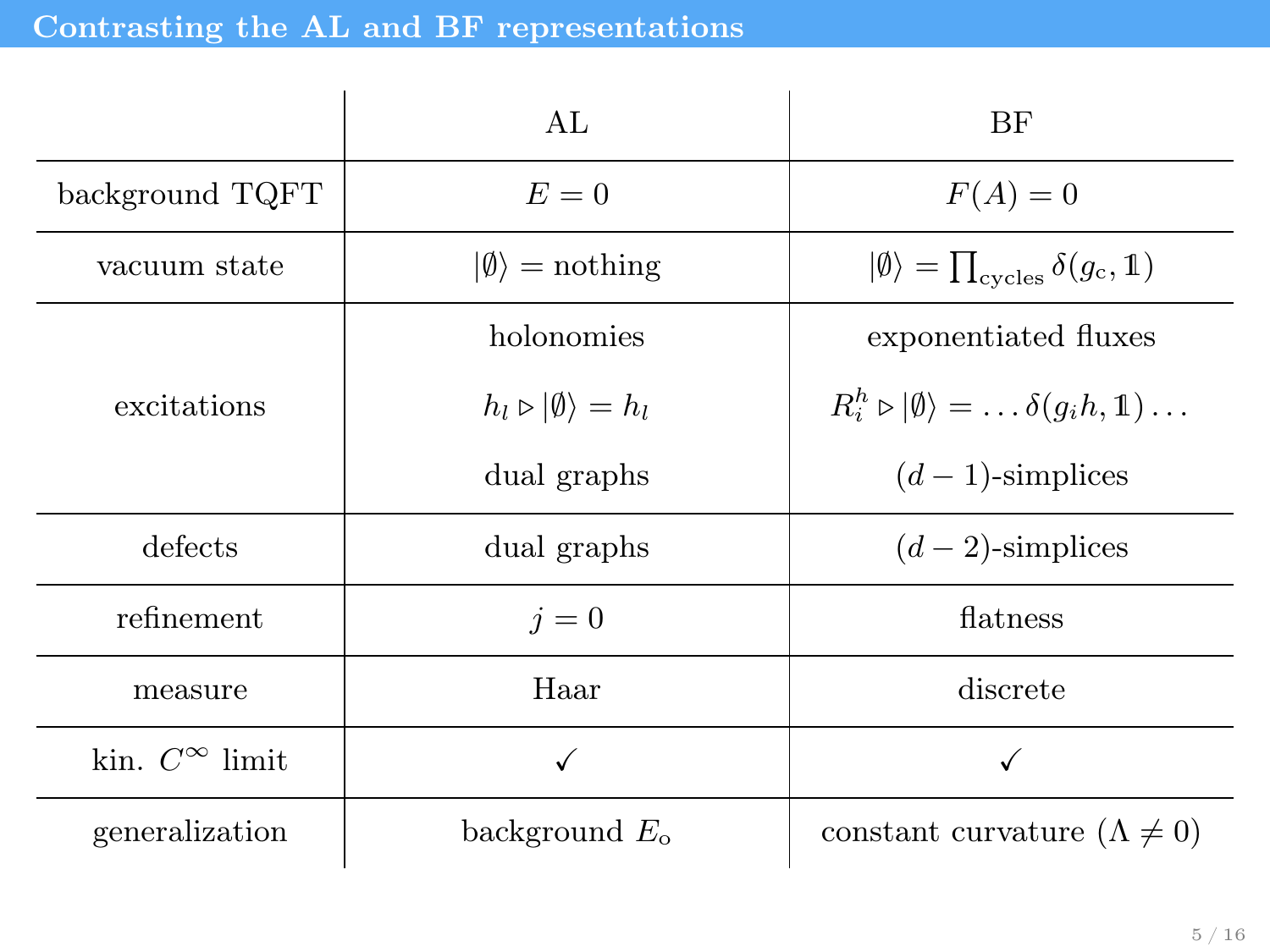#### <span id="page-8-0"></span>[Contrasting the AL and BF representations](#page-8-0)

## Other advantages of the BF representation

- $\star$  Deals for the first time successfully with the gauge-covariant fluxes  $X(A, E)$
- $\star$  Diffeomorphisms as vertex displacement (in 2 + 1)
- $\star$  Coarse-graining of the fluxes
- ? Encode the interplay between curvature and torsion excitations

 $X_{e_3 \circ e_2 \circ e_1} \neq 0$  if  $g_v \neq 1$ 



## Relation with point particles and quantum double structure

- $\star$  Exponentiated fluxes and gauge transformations respectively generate curvature and torsion excitations
- $\star$  In  $(2+1)$  gravity coupled to point particles, curvature and torsion are related to mass and spin, and these label unitary irreps of the Drinfeld double DSU(2)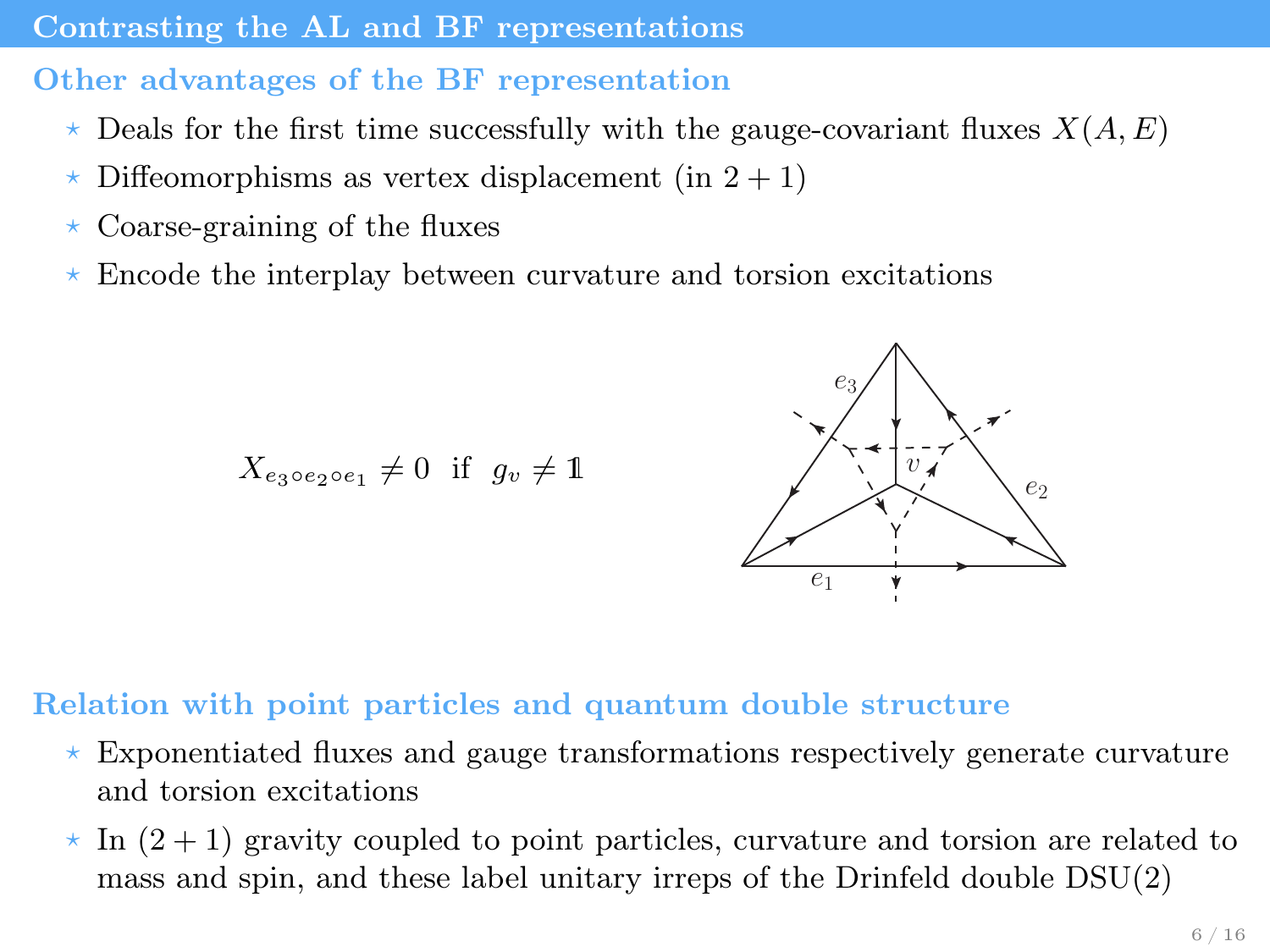<span id="page-9-0"></span>

- 3. [Constant curvature vacuum](#page-9-0)
-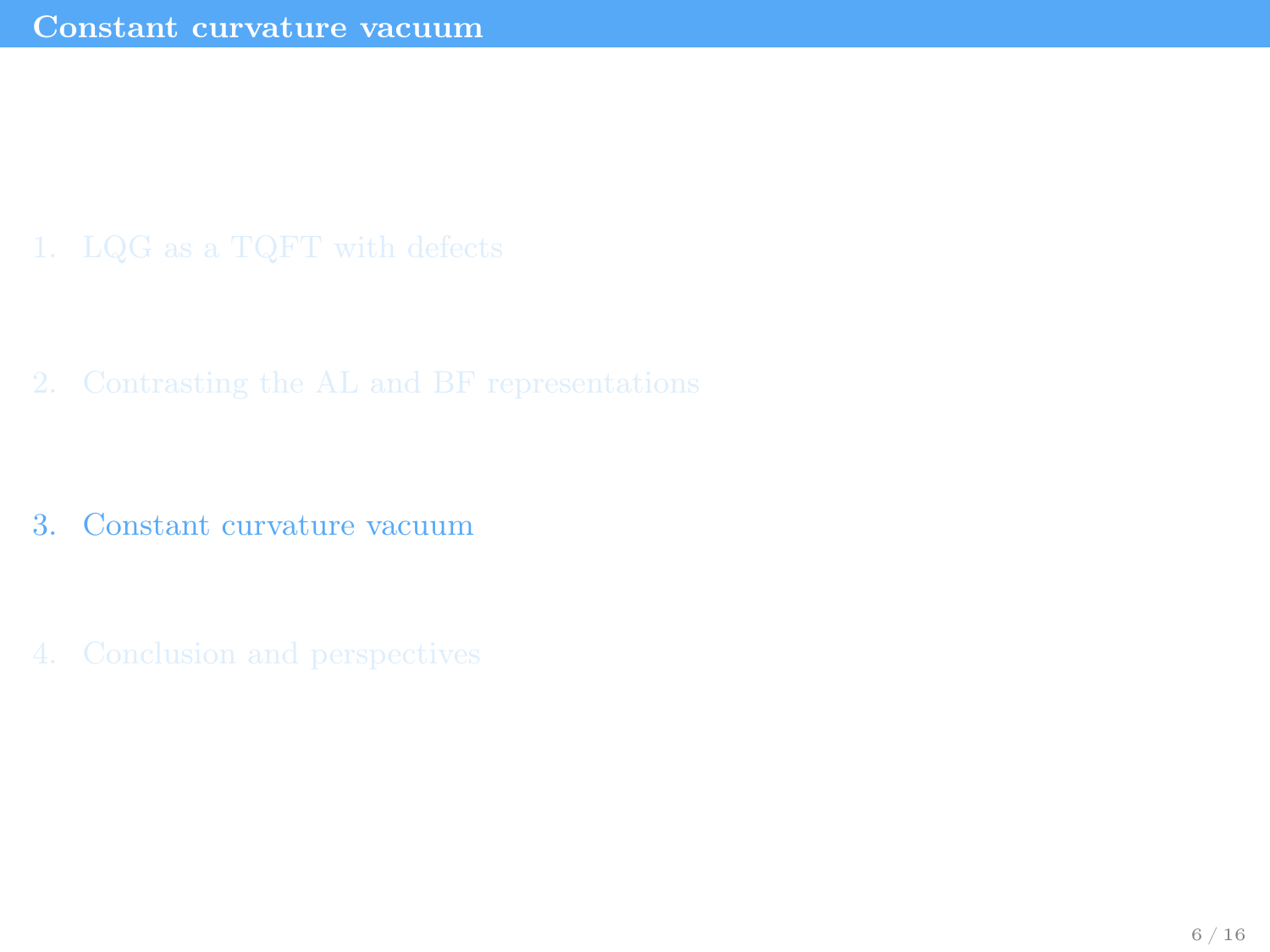#### <span id="page-10-0"></span>[Constant curvature vacuum](#page-10-0)

### Setup

- $\star$  (2 + 1) spacetime dimensions with  $\Lambda \neq 0$
- $\star$  It is known that quantum groups emerge in the quantum theory

## What we will not (but could/should) do

- $\star$  Dynamical emergence: take flat SU(2) BF vacuum and solve  $F[A] = \pm \Lambda(e \wedge e)$
- ? Kinematical emergence: construct BF vacuum with non-commutative √ holonomies  $h(A \pm \sqrt{\Lambda}e)$  (Noui, Perez, Pranzetti)

## Strategy and goal

- $\star$  Assume quantum group structure from the onset
- $\star$  For Euclidean  $\Lambda < 0$ , we could construct a vacuum based on the deformed phase space  $SL(2, \mathbb{C}) \stackrel{\Lambda \to 0}{\longrightarrow} ISU(2)$  (Bonzom, Dupuis, Girelli, Livine)
- $\star$  For Euclidean  $\Lambda > 0$ , the quantum group is  $\mathcal{U}_q(\mathfrak{su}(2))$  at root of unity, the TQFT is known (Turaev, Viro), but there is no group picture!
- $\star$  We will show that the Turaev–Viro TQFT with defects is like a BF<sub>A</sub> vacuum with excitations

## What we need to construct

- 1) A way of writing down and manipulating states (since there is no group picture)
- 2) A Hilbert space which contains flat states (vacuum) and excited states
- 3) A creation/excitation operator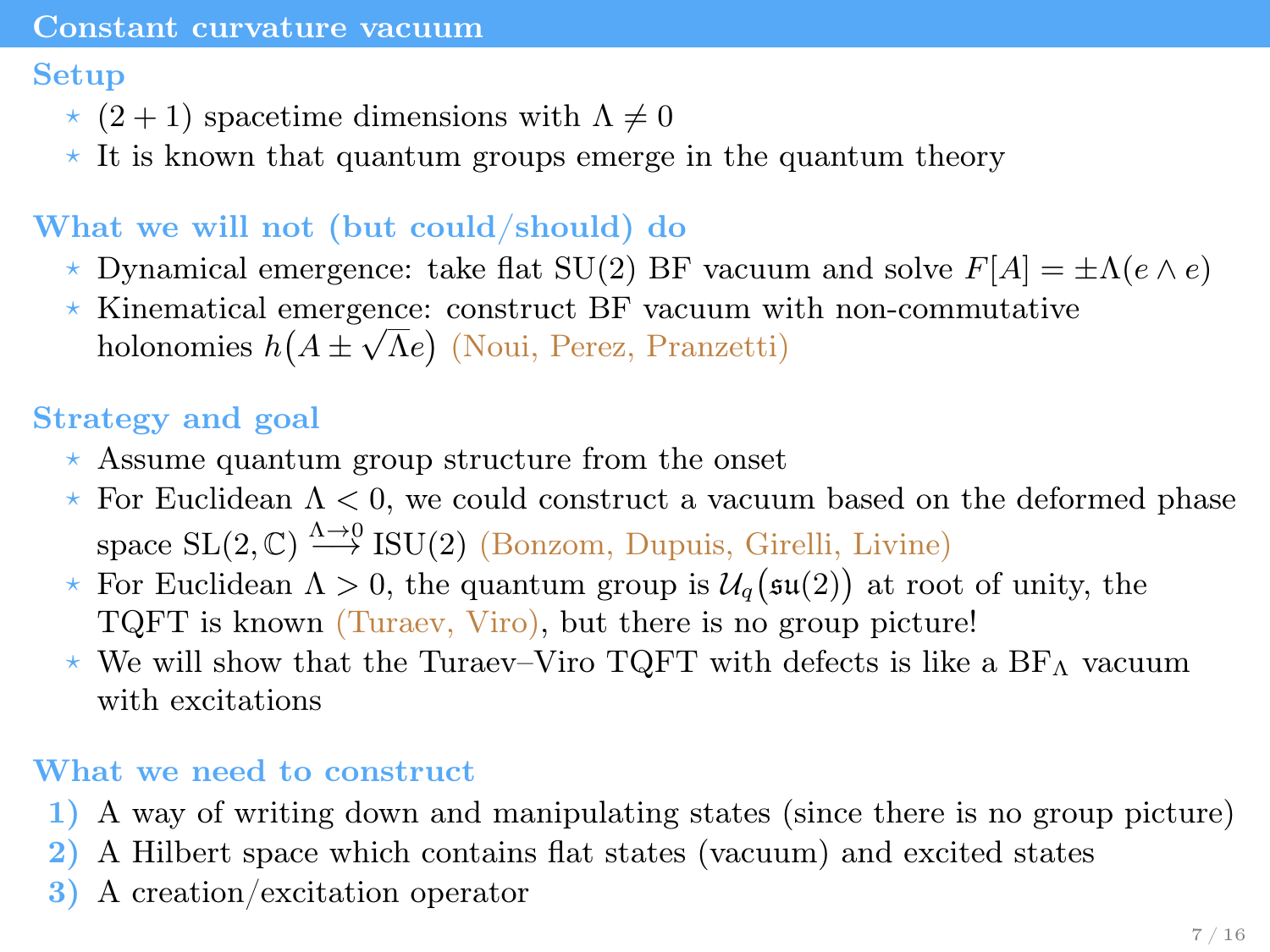- <span id="page-11-0"></span>1) Writing and manipulating states: graphical calculus
	- $\star$   $\mathcal{U}_q(\mathfrak{su}(2))$  at root of unity is a modular braided fusion category  $\mathcal{C}$ 
		- Category: irreps given by spins  $j \in \{0, 1/2, ..., k/2\}$ , with  $k = (G_N \hbar \sqrt{\Lambda})^{-1}$
		- Fusion: there are fusion coefficients such that  $i \otimes j = \bigoplus N_{ij}^k k$
		- Braided: there is an R-matrix such that



k

• Modular: 
$$
\det(S) \neq 0
$$
 with  $S_{ij} = \frac{1}{\mathcal{D}} \quad i \quad \text{and} \quad \mathcal{D}^2 = \sum_j d_j^2$ 

Dynamics (topological invariance) encoded in  $\{6j\}_q$  symbol

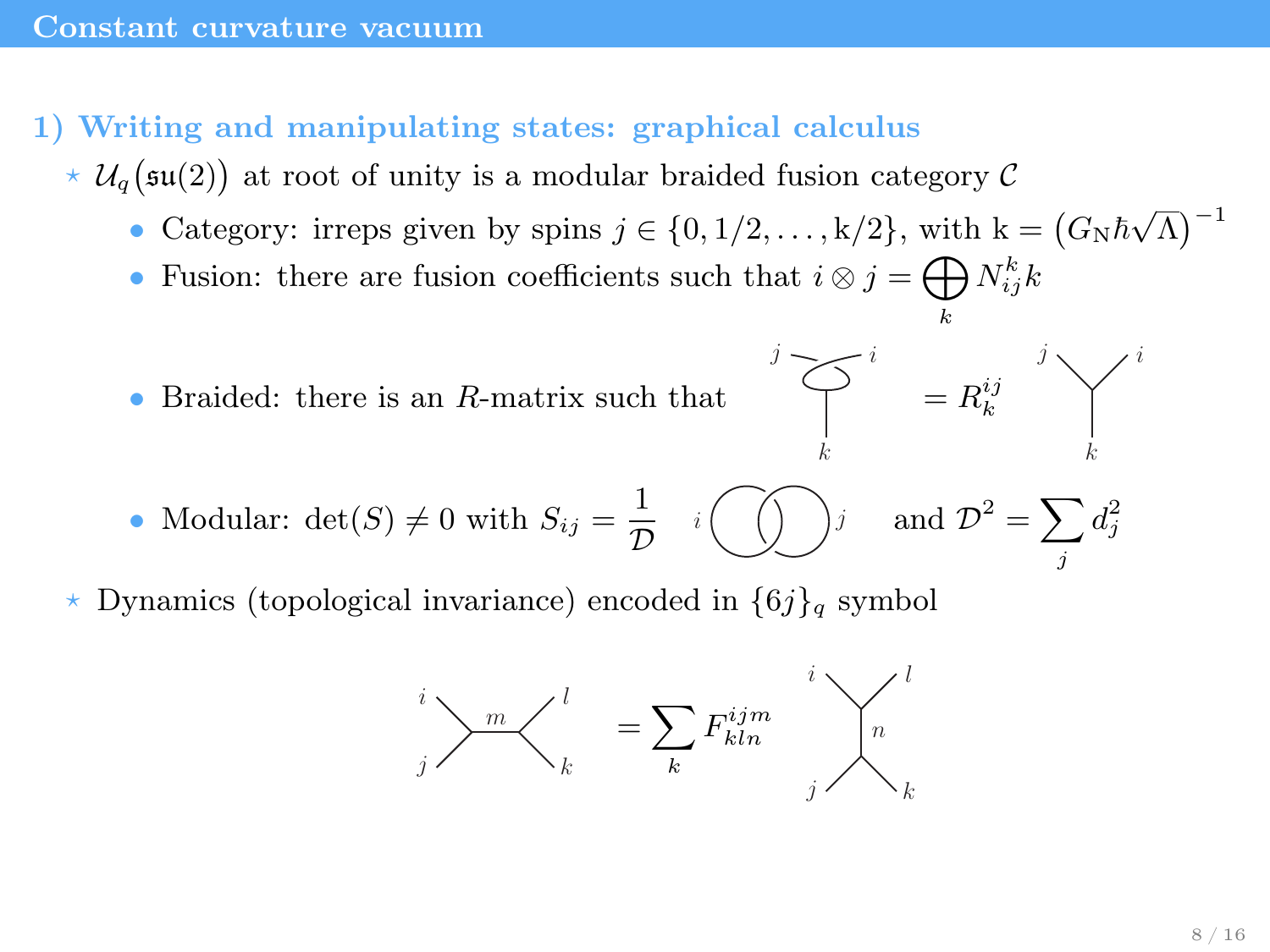#### <span id="page-12-0"></span>2) Ribbon graph Hilbert space

- $\star$  Consider a p-punctured 2d manifold  $\Sigma_p$
- $\star$  A puncture is obtained by removing a disc and placing a marked point on  $\partial \Sigma$
- $\star$  Allow for graphs in  $\Sigma_p$  to have one link ending at each puncture  $\bullet$
- $\star$  Define  $\mathcal{H}_p$  as the span of such graphs modulo the local equivalence relations

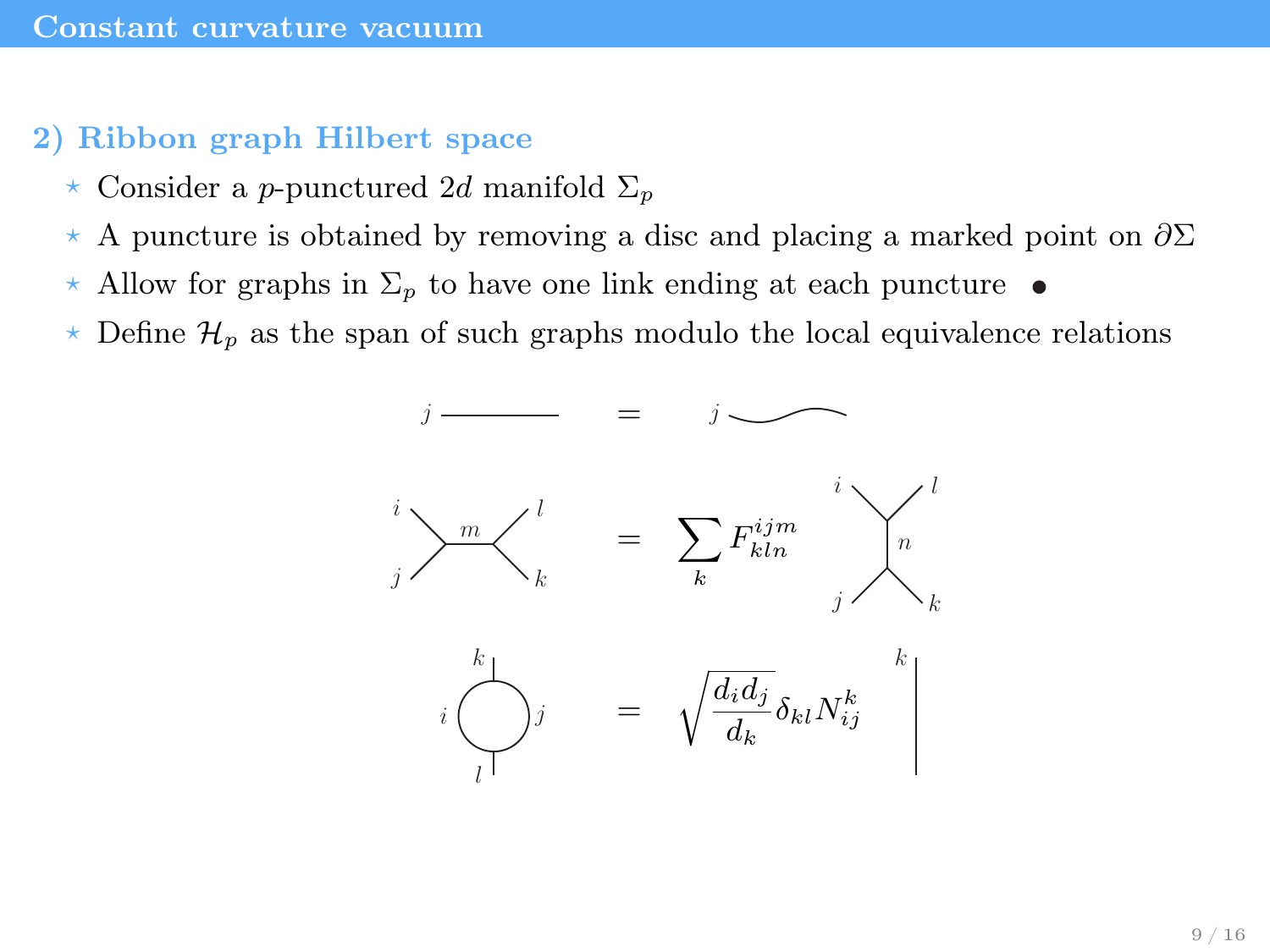#### <span id="page-13-0"></span>Examples

 $\star$  2-sphere with 0 punctures: dim  $\mathcal{H}_0 = 1$ 





\* 2-sphere with 1 puncture: dim  $\mathcal{H}_1 = 1$ 

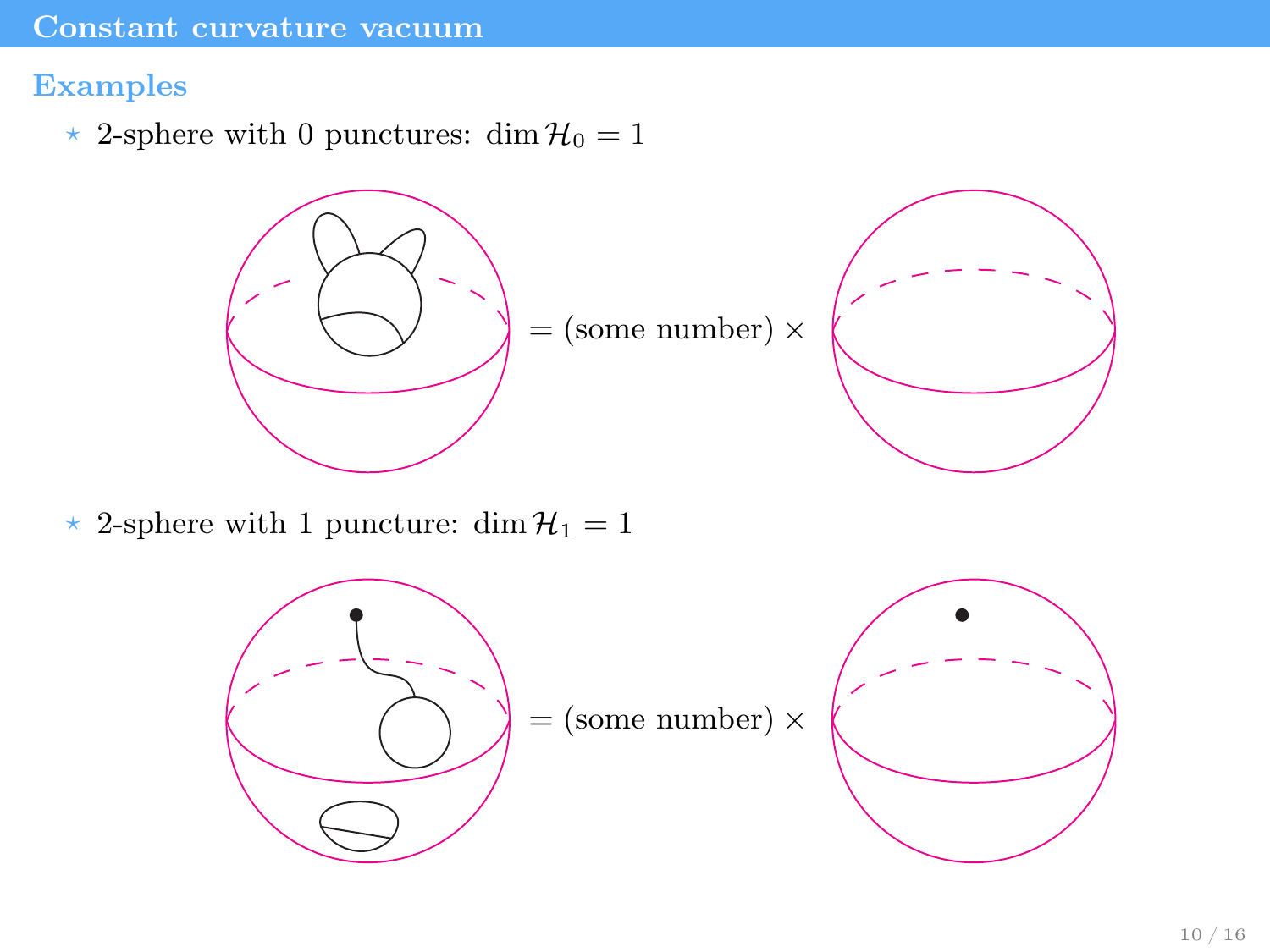<span id="page-14-0"></span>Examples

- $\star$  2-sphere with 2 punctures  $\simeq$  topologically a cylinder
- $\star$  Non-trivial states corresponding to allowed spin labelings of



 $\star$  Introduce Q basis given by

$$
\mathcal{Q}_{rs}^{ij} = \bigoplus_{r} \underbrace{\qquad \qquad i \bigotimes_{s} j}
$$

- $\star$  dim  $\mathcal{H}_2 = \sum$ ijrs  $N_{ij}^r N_{ij}^s$  depends on the level k
- ? Punctures can carry curvature (non-contractible cycles) and torsion (open links)
- $\star$  Graphs can be seen as dual to degenerate triangulations
- $\star$  Basis found for arbitrary topology and p with pants and tree decomposition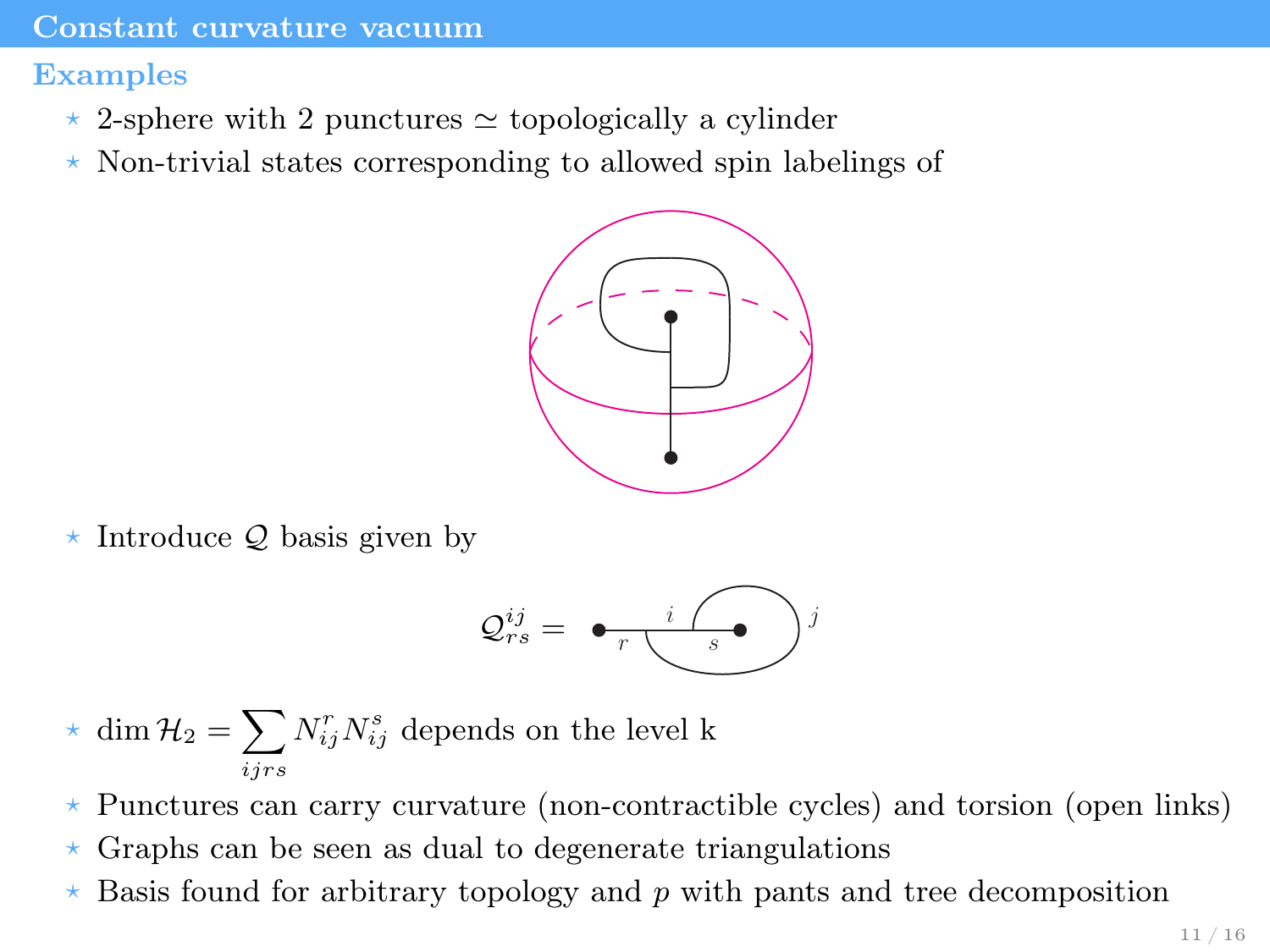#### <span id="page-15-0"></span>Vacuum state

- $\star$  The vacuum is selected by two projections imposing (Levin, Wen)
	- Gauge-invariance:  $B_v \triangleright \text{vertex}(i, j, k) = N_{ij}^k \text{ vertex}(i, j, k)$

• Flatness: 
$$
B_p \triangleright \bullet = \frac{1}{\mathcal{D}} \sum_j d_j \odot j = \odot
$$

 $\star$  These dotted (vacuum) lines have the property that



i.e. make the punctures invisible, i.e. remove the curvature that they carry

- $\star$  In the SU(2) case,  $B_p$  becomes  $\sum$ j  $\chi_j(g)=\delta(g)$
- $\star$  If  $\Gamma$  is dual to a triangulation, one gets the Turaev–Viro invariant (Kirillov Jr.)

$$
\langle \Gamma | \prod_{\text{faces}} B_p | \Gamma \rangle = \text{TV}(\Sigma \times [0, 1])
$$

The embedding map adds a puncture with no curvature, i.e.  $\langle \bullet \rangle$ 

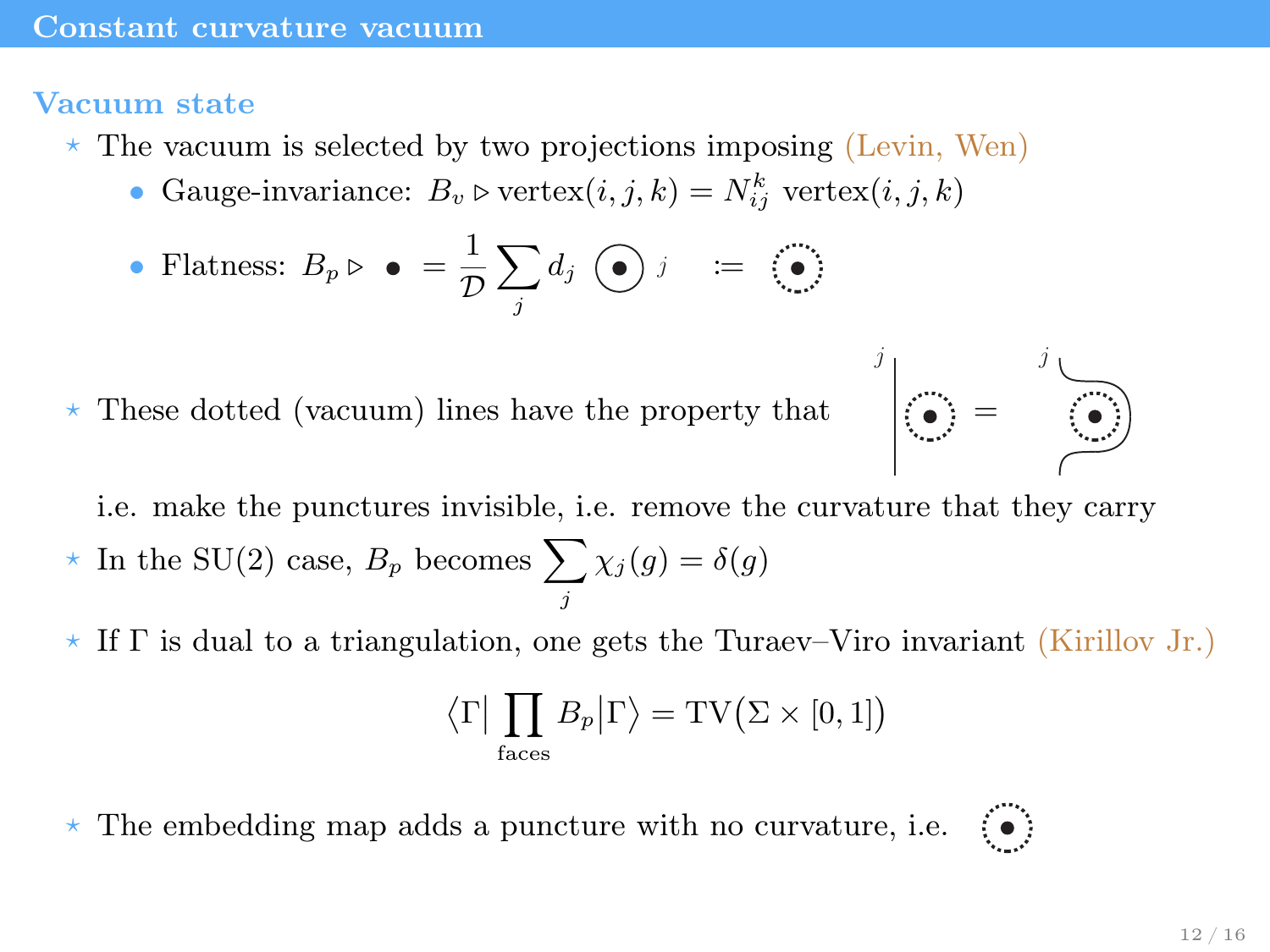#### <span id="page-16-0"></span>The tube algebra

- $\star$  States Q on the cylinder (2-punctured 2-sphere) can be thought of as operators
- $*$  Stacking two cylinders (matching the marked points) gives back a cylinder, and in terms of  $Q$ 's this multiplication defines the tube algebra (Ocneanu; Müger)

$$
\mathcal{Q}_{rs}^{ij} \mathcal{Q}_{su}^{kl} = \bigoplus_{r} \underbrace{i \bigotimes_{s} \underbrace{\mathcal{Q}_{u}^{kl}}_{\text{max}} \bigg)^j} = \cdots = \sum_{mn} \alpha \big( F(\text{spins}) \big) \mathcal{Q}_{ru}^{mn}
$$

- $\star$  The Q states therefore define both a vector space and an algebra
- $\star$  The quasi-particle excitations we are looking for are representations of (or modules over) this algebra (Lan, Wen)
- \* More precisely, we look for states  $\xi$  with a stability property  $\mathcal{Q} \triangleright \xi = \xi$

#### Remark: back to the group picture

- $\star$  Consider the idempotent (or projector) fluxes  $X_h$  such that  $X_hX_{h'} = \delta_{hh'}X_h$
- $\star$  Gauge transformations act on the fluxes by conjugation, so  $gX_h = X_{ghq-1}g$
- $\star$  Then the algebra satisfies the multiplication rule of the Drinfeld double

$$
X_h g X_{h'} g' = \delta_{h, ghg^{-1}} X_h g g'
$$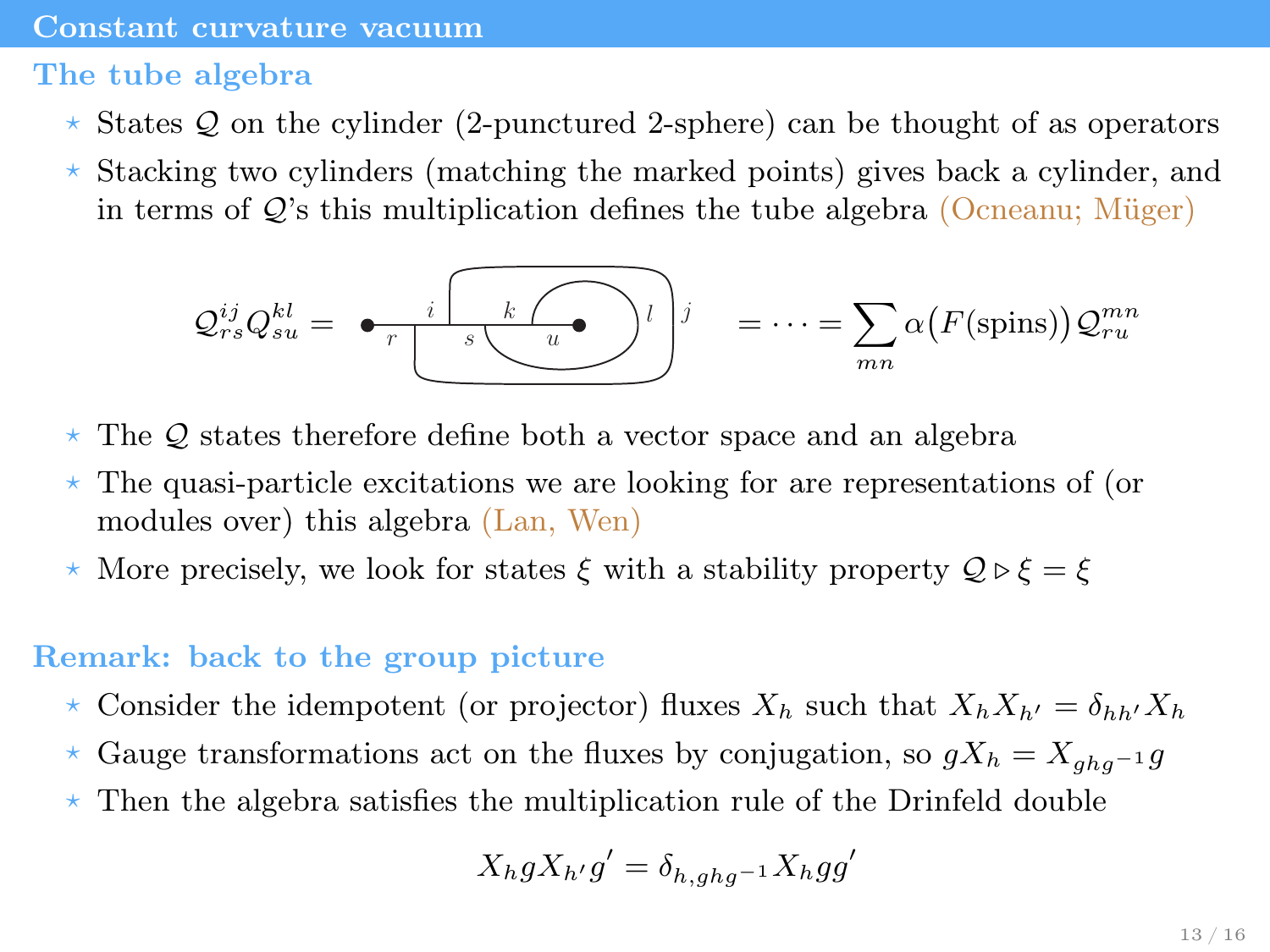### <span id="page-17-0"></span>Quantum double

 $\star$  Irreducible representations of the tube algebra (or the category of modules) form a quantum double category  $\mathcal{Z}(\mathcal{C})$ , and because here C is modular,  $\mathcal{Z}(\mathcal{C}) = \mathcal{C} \otimes \mathcal{C}^*$ 

$$
\star \text{ Basis states } \mathcal{O}_{rs}^{ij} = \bigoplus_{\tau \text{ using } s \text{ with } \tau \text{ } \text{ } s}
$$
 satisfy the projection condition  $\mathcal{O}\mathcal{O} \propto \mathcal{O}$ ,

are orthonormal (König, Kuperberg, Reichardt), and are stable in the sense that

$$
\begin{array}{c}\n\bullet \quad r \quad \bullet \quad \bullet \\
\hline\n\end{array}\n\qquad \qquad \bullet \quad \begin{array}{c}\n\bullet \\
\bullet \\
\bullet \\
\end{array}\n\qquad \qquad \bullet \quad \begin{array}{c}\n\bullet \\
\bullet \\
\end{array}\n\qquad \qquad \bullet \quad \begin{array}{c}\n\bullet \\
\bullet \\
\end{array}\n\qquad \qquad \bullet \quad \begin{array}{c}\n\bullet \\
\bullet \\
\end{array}\n\qquad \qquad \bullet \quad \begin{array}{c}\n\bullet \\
\bullet \\
\end{array}\n\qquad \qquad \bullet \quad \begin{array}{c}\n\bullet \\
\bullet \\
\end{array}\n\qquad \qquad \bullet \quad \begin{array}{c}\n\bullet \\
\bullet \\
\end{array}\n\qquad \qquad \bullet \quad \begin{array}{c}\n\bullet \\
\bullet \\
\end{array}\n\qquad \qquad \bullet \quad \begin{array}{c}\n\bullet \\
\bullet \\
\end{array}\n\qquad \qquad \bullet \quad \begin{array}{c}\n\bullet \\
\bullet \\
\end{array}\n\qquad \qquad \bullet \quad \begin{array}{c}\n\bullet \\
\bullet \\
\end{array}\n\qquad \qquad \bullet \quad \begin{array}{c}\n\bullet \\
\bullet \\
\end{array}\n\qquad \qquad \bullet \quad \begin{array}{c}\n\bullet \\
\bullet \\
\end{array}\n\qquad \qquad \bullet \quad \begin{array}{c}\n\bullet \\
\bullet \\
\end{array}\n\qquad \qquad \bullet \quad \begin{array}{c}\n\bullet \\
\bullet \\
\end{array}\n\qquad \qquad \bullet \quad \begin{array}{c}\n\bullet \\
\bullet \\
\end{array}\n\qquad \qquad \bullet \quad \begin{array}{c}\n\bullet \\
\bullet \\
\end{array}\n\qquad \qquad \bullet \quad \begin{array}{c}\n\bullet \\
\bullet \\
\end{array}\n\qquad \qquad \bullet \quad \begin{array}{c}\n\bullet \\
\bullet \\
\end{array}\n\qquad \qquad \bullet \quad \begin{array}{c}\n\bullet \\
\bullet \\
\end{array}\n\qquad \qquad \bullet \quad \begin{array}{c}\n\bullet \\
\bullet \\
\end{array}\n\qquad \qquad \bullet \quad \begin{array}{c}\n\bullet \\
\bullet \\
\end{array}\n\qquad \qquad \bullet \quad \begin{array}{c}\n\bullet \\
\bullet \\
\end{array}\n\end{array}
$$

 $\star$  The objects  $\Omega_{rs,kl}^{ij} = \sum_{mn} \sqrt{\frac{d_m d_n}{d_r d_l^2}}$  $d_r d_l^2$  $R_m^{il} R_n^{lj} F_{ijl}^{nmr} F_{ijm}^{qlp} F_{jmn}^{rlq}$  are known as

half-braiding tensors and label elements of the quantum double  $\mathcal{Z}(\mathcal{C})$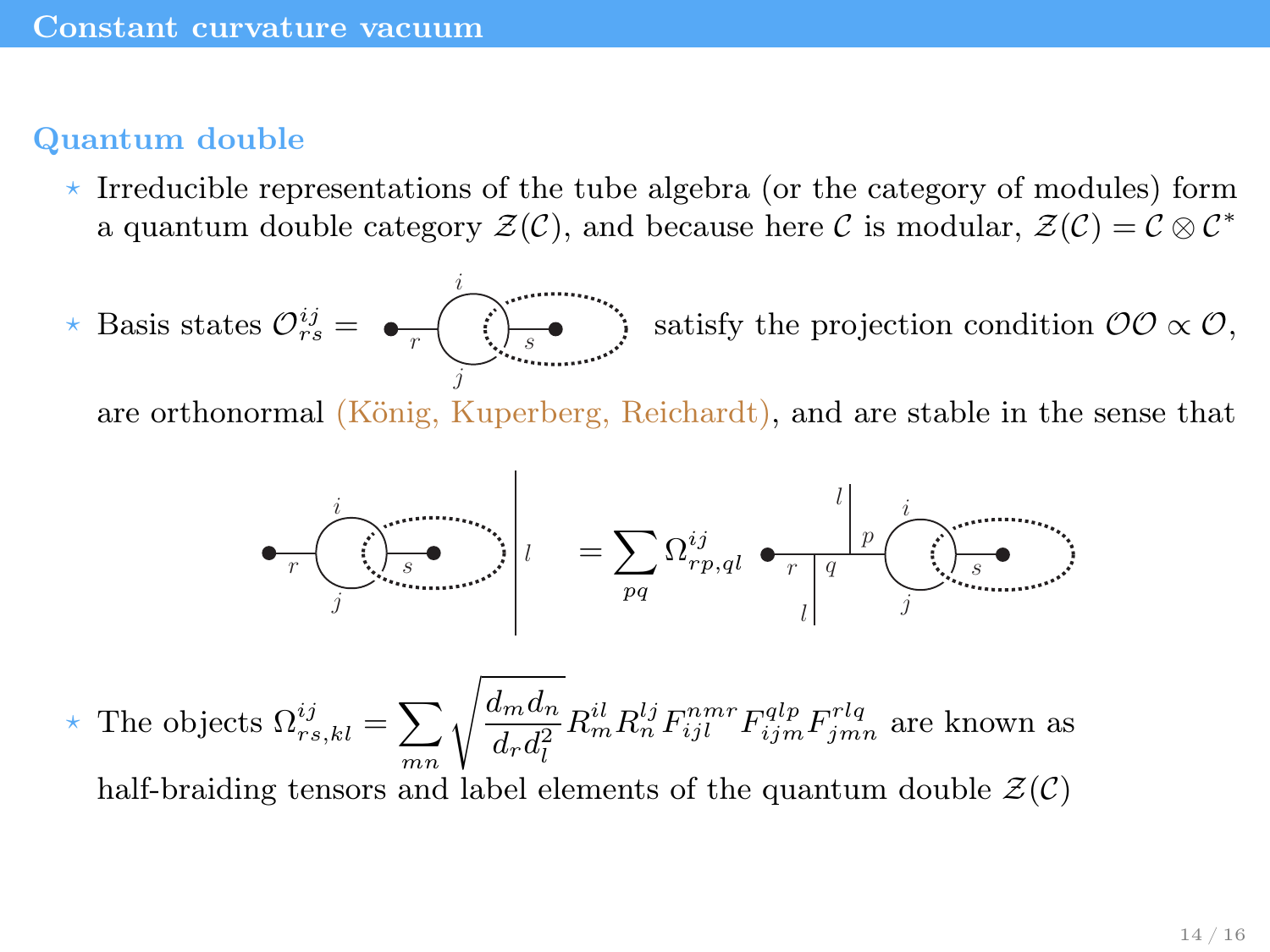## <span id="page-18-0"></span>3) Excitations

 $\star$  The excitation operators are given by the following oriented ribbons

$$
\overline{\xi} \circlearrowleft \longrightarrow \hspace{15mm} \circlearrowleft \xi \quad := \frac{1}{\mathcal{D}^2} \sum_{k} \sqrt{\frac{d_k}{d_i d_j}} \quad \overbrace{\underbrace{\bullet_{l_1} \cdots \bullet_{l_l}}_{j}}^{i} \sqrt{\underbrace{\bullet_{l_2} \bullet}_{j}} \quad \overbrace{\bullet_{l_1} \cdots \bullet_{l_l}}^{i}
$$

 $\star$  By definition, the half-braiding tensors have to satisfy so-called naturality conditions  $\leftrightarrow$  fixed point conditions for the Q algebra  $\leftrightarrow$  sliding property



- \* E.g., acting on the cylinder vacuum state  $\bullet$   $\bullet$  gives a basis state  $\mathcal{O}_{l_1l_2}^{ij}$
- ? Open/closed ribbon operators correspond respectively to fluxes/holonomies
- $\star$  Automatically describes the Turaev–Viro model coupled to point particles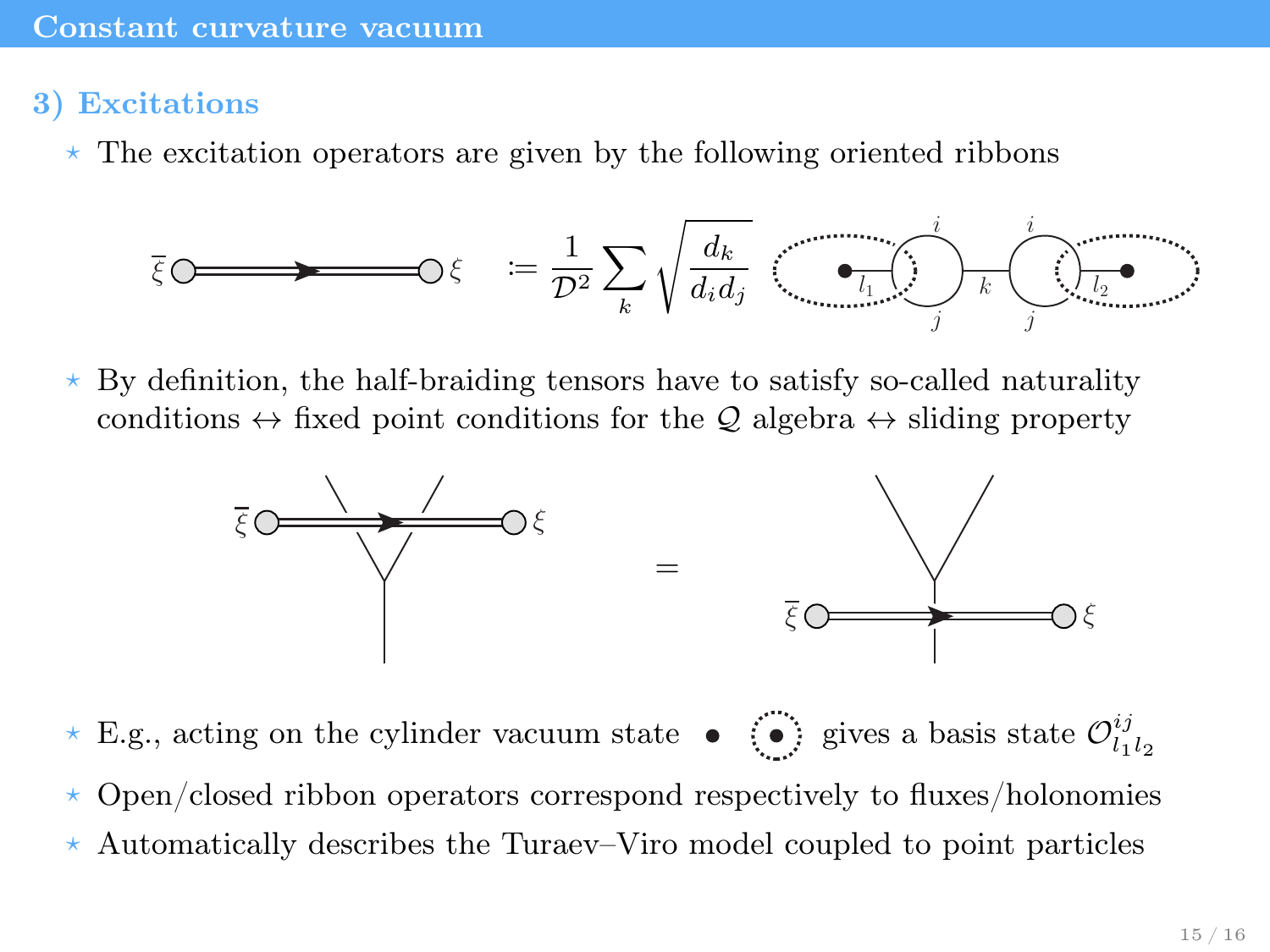<span id="page-19-0"></span>

- 
- 4. [Conclusion and perspectives](#page-19-0)